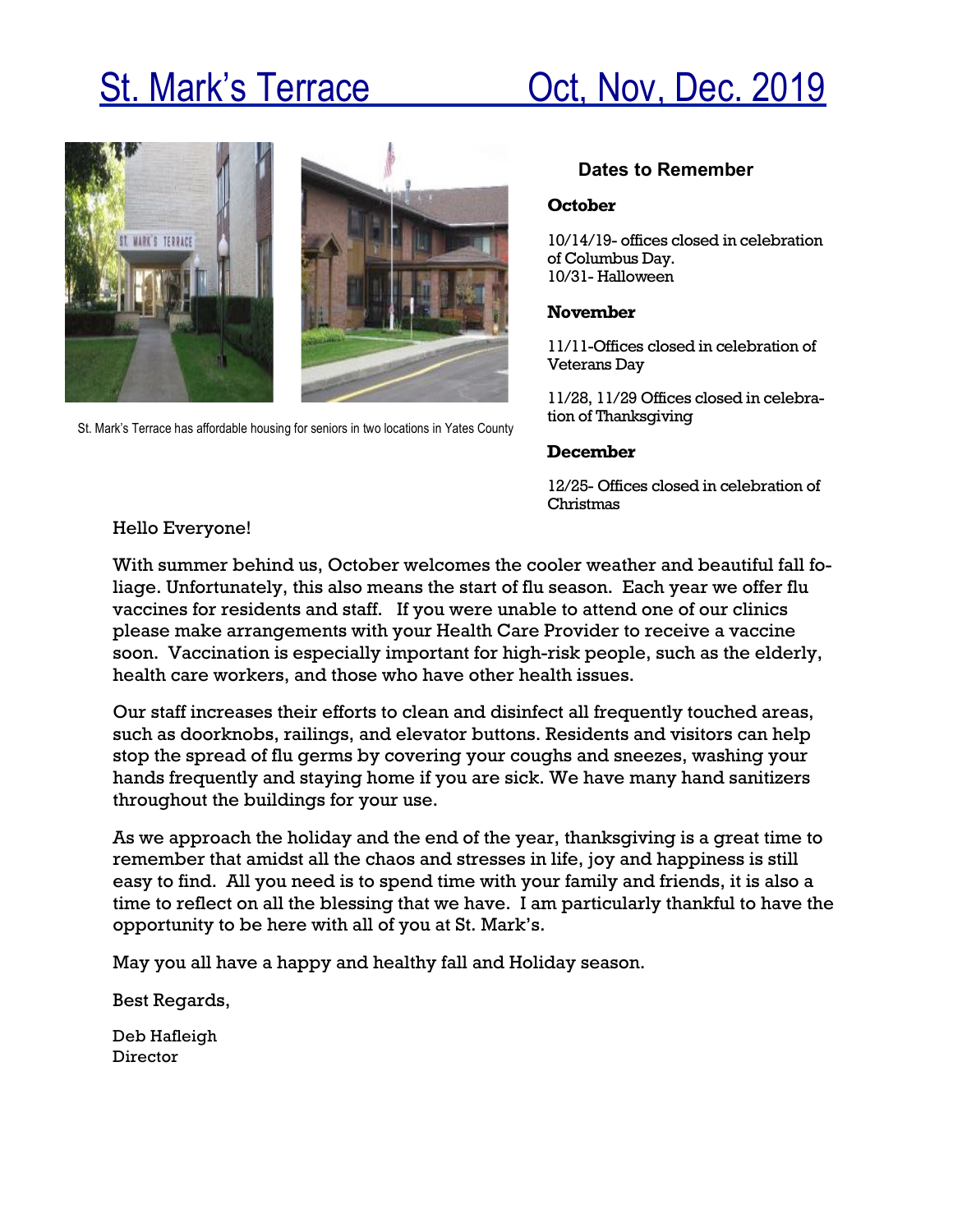## Service Coordinator

Medicare "Open Enrollment Period" is quickly approaching. It runs from October 15 to December 7th. Health care and drug plans often change their cost, coverage and provider networks from year to year. Your health needs can change, such as taking different medications, getting a new diagnosis or being hospitalized. The "open enrollment period" provides the chance to review your current plan and decide if it's the best choice for your health coverage.

Ashley Tillman: Aging Service Coordinator at Yates County Office of the Aging will be doing a presentation on Federal Medicare updates and Medicare Advantage Plans. She will be at St. Mark's Terrace in Penn Yan Tuesday October 15th from 10am -11am and Dundee St. Mark's Terrace from 2-3pm. Public Hearing for the 2020 Pro Action Yates Budget and Annual Update will follow both presentations.

Thank you to the Yates County Tuberculosis and Health Association for their generous funding of \$236.40 for Shower hose extensions at Penn Yan St. Mark's Terrace and \$144.96 for utility cart and folding shopping cart for Dundee St. Mark's Terrace. This will help residents maintain their independence and provide safety.



With summer coming to a close, St. Mark's Terrace would like to thank Bab's Strunk for the beautiful flower arrangements she brings in weekly. Bab's mother June Strunk lived at St. Mark's Terrace till she passed away a few years ago. Bab's continues to stay involved with the residents. Friday afternoon Bab's brings in treats for her fellow bingo companions. She volunteered to help out at our yearly 90's party. Not only did she help out but she also bought favors, and balloons. You may recognize her. Bab's is arrested yearly to raise money for the Humane Society.

Thank you to our other gardeners that help out at St. Mark's Terrace. Carolyn Partridge oversees one of the flowerbeds. Karen Quilon and Deb Flood also have a green thumb. They too take care of a flowerbed and put a lot of work into making things look nice. Ruth Rickard is now caring for one of the beds that one of the ladies was helping with, thank you ladies, we appreciate all of your hard work.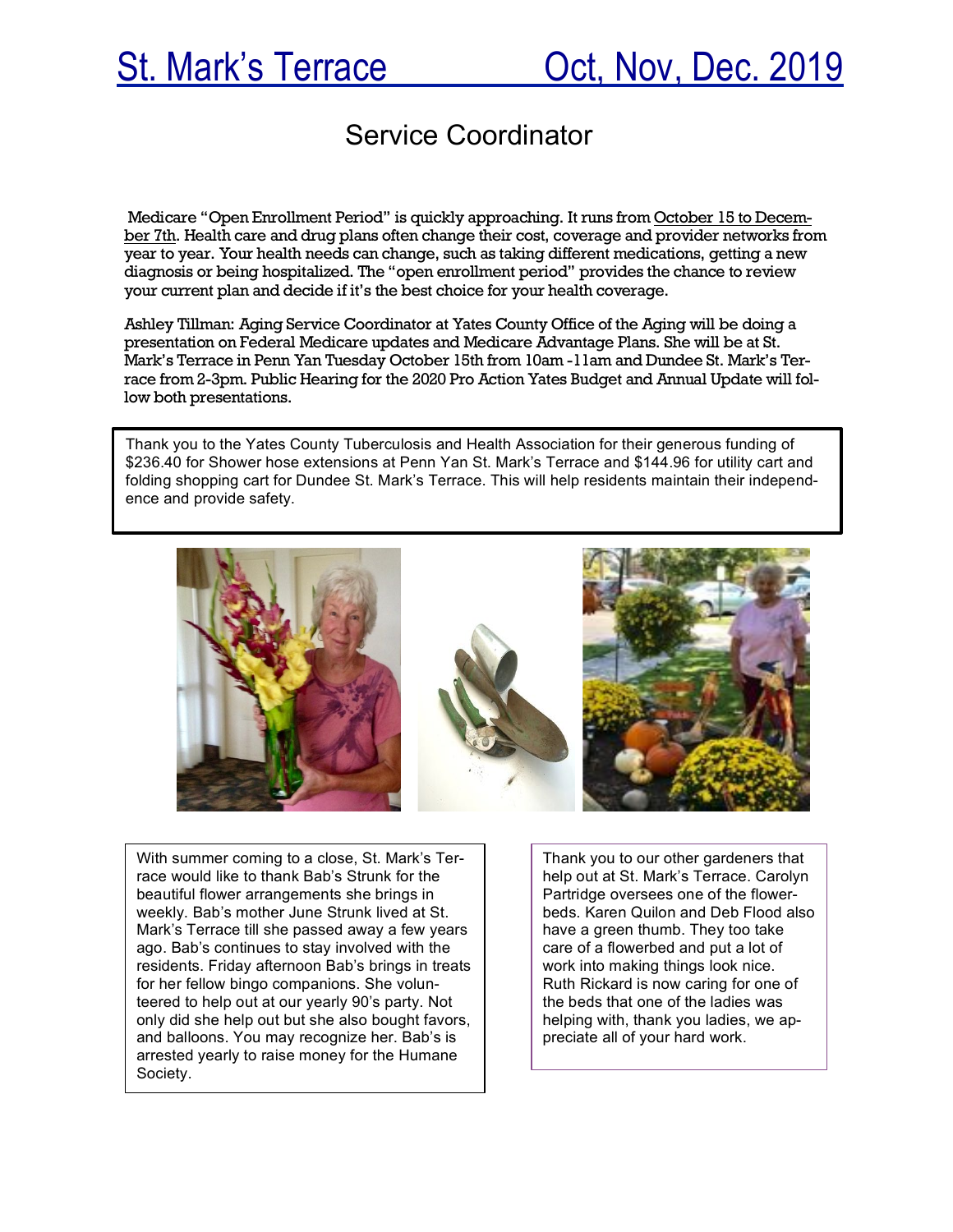From the Enriched Housing Program:

"Plan for what is difficult while it is easy, do what is great while it is small."  $\sim$ Sun Tzu

Did you know that October is National Long-Term Care Planning Month?

This month I encourage you to look ahead to determine what future services you may need. While there is no way of knowing what lies ahead in your future, knowing what is available can help to reduce stress and anxiety should the need for something arise.

Keep in mind that St. Mark's Terrace in Penn Yan does have available the Enriched Housing Program. This program offers housekeeping, laundry services, grocery shopping, 1 hot lunch meal a day and also assistance if needed with morning and evening meal preparation. This program runs seven days a week, 365 days a year. The Enriched Housing Program may be just what you need to keep you living safely in the comfort of your own apartment here at St. Mark's Terrace.

Starting Tuesday October  $1^{st}$ . I will be available in the game room from 2-3pm the  $1^{st}$ Tuesday of every month for anyone to come meet me and ask any questions that you may have regarding our wonderful Enriched Housing Program.

If you are not available to attend one of these meetings but have questions regarding the program there are several ways to reach me. Please feel free to stop into the Enriched Housing Program Office at any time. The phone number for the Program is (315) 531-8148 or you can e-mail me at enrichedhousing@outlook.com. Even if you do not believe you are ready for the program at this time I encourage you to come and see what it is about.

On a sad note, September 17, 2019 we closed the Enriched Housing Program in our Dundee Building. I wish to thank our personal care aides Juanita Schmidt and Susan King for their dedication all these years to the program.

From all the staff in the Enriched Housing Program we wish you all a very happy fall!

Michelle Lewis St. Mark's Terrace EHP Program Director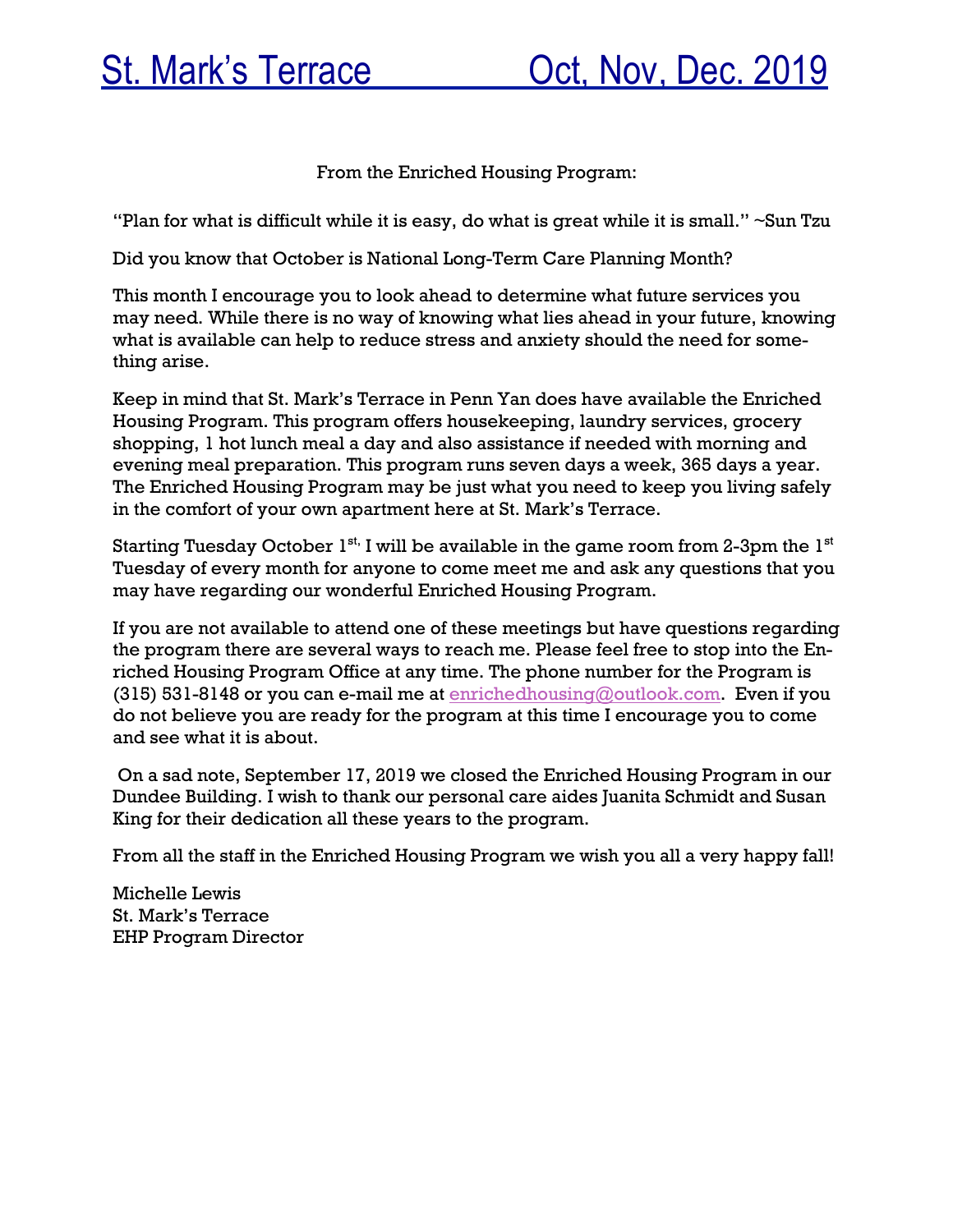# Maintenance Department

According to the calendar summer is over and fall has begun. I hope we have a nice long fall before we start seeing any of the white stuff.

October is Fire Prevention Month. The annual fire drill for the Dundee Building will be Wednesday October 2nd. After the drill you will be able to ask the chief's any questions you may have. The drill at the Penn Yan building will be Thursday October 17th. I'm trying to set up a meeting with the Penn Yan Fire Chief a few days before the drill so you can ask questions prior to the drill-taking place. Both drills will start at 7:00 pm. There are a number of new people in both buildings that need to know what to do in case of an emergency.

There is a rule about smoking within 25' of building. You can smoke in your apartment and out at the pavilion. Please think of those that do not smoke, thank you.

Remember in the Penn Yan Building on Oct.11th the power will be shut off for up to 4 hours, starting at 8:00 am. The transformer on the outside of the building is being replaced. We will do whatever we can to help everyone through this. This is important to do this on a schedule and not an emergency shut down some night or during winter weather. Please be understanding and ask if you have any questions.

The annual apartment inspections will be coming up in the near future. Dates and times will be posted on when that will happen. If you notice anything that needs to be addressed please let maintenance know. This is not just during inspections. The sooner a problem is reported the more promptly it can be fixed. All problems can be reported by having a work order completed at the office. If at all possible please let someone know during work hours, don't wait till the evening or weekend.

Thank you for your patience and help with the driveway sealing, especially in Penn Yan with all the rain.

\*\*\*\*\*\*\*\*\*\*\*\*\*\*\*\*\*\*\*\*\*\*\*\*\*\*\*\*\*\*\*\*\*\*\*\*\*\*\*\*\*\*\*\*\*\*\*\*\*\*\*\*\*\*\*\*\*\*\*\*\*\*\*\*\*\*\*\*\*\*\*\*\*\*\*\*\*\*\*\*\*\*\*\*\*\*\*\*\*\*\*\*\*\*\*\*\*\*\*\*\*\*\*\*\*\*\*\*\*\*\*\*\*\*\*\*\*\*\*\*\*\*

Norm Koek

Maintenance Supervisor

## **Honoring the service of our Employees**



Deb Hafleigh- 26 years **Rose Blauvelt-10 years** Sue King-6 years

Penn Yan Penn Yan Dundee



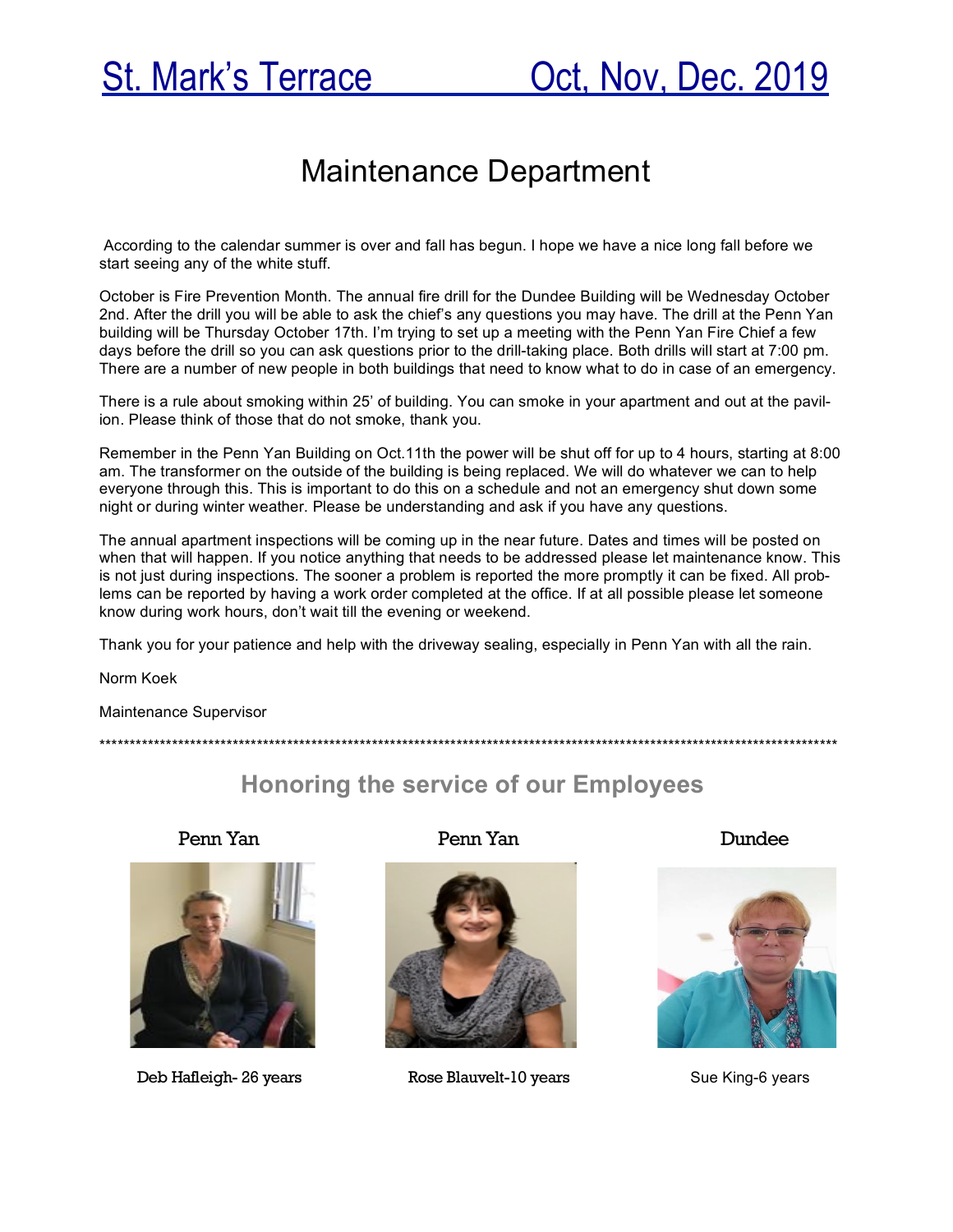# St. Mark's Terrace Cot, Nov, Dec. 2019

## Upcoming Events- Penn Yan

#### **October**

1st Ruth Rickard 10th Ray Kjar 12th Ruby Christensen 14th Christopher Wright 17th Sherry Stracci 19th Bernetta King 24th Barb Tuttle 27th Joan Hayes

### November

7th Fritz Roulo 9th Suzan Richards 10th Pamela Hagendoorn 11th Don Manning 14th Carol Allen 15th Kenny Shaner 19th Doug Kennerson 22nd Jim Drumm 24th Ann KIrch 30th Sandy Tillman

#### December

2nd Hiland Shaddock 3rd Ron Northrup 3rd Hilda Scofield 6th Priscilla Mack 12th Bev Harrington 12th Diana Knapp 15th Ted Stever 15th Terry Horton 20th Pauline Champlin 21st Kay Deming 26th Phillip Burrell 28th Bob Hall

### **Tenants Association**

#### **October Events:**

Association Mtg. 2nd Wednesday of the month at 3pm.  $10/9$ 

Wednesday 10/9- Super Bingo 6pm

Bingo: Tuesday Evening 6pm- 10/1, 10/8,10/15, 10/22, 10/29

#### Bite To Eat:

Wed. 10/2-Roast Beef Dinner, (cost \$5.00- time 4- 5:15pm) 50/50 drawing 10/16 -Chicken & Biscuit Dinner (cost \$5.00, time 4:00- 5:15) 50/50 drawing. Sunday 10/27- Choice of hot dogs or cheeseburger, cost \$4.00

#### Tenants Association

#### **November Events:**

Bingo: Tuesday 6pm, 11/5, 11/12, 11/19,11/26, cost \$2.00

Wednesday 11/13- Thanksgiving Dinner \$5.00

Wednesday 11/20-Super Bingo 5pm \$5.00

Thursday Coffee Hour, 3pm 11/7, 11/21

Thursday Cards 5pm-11/7, 11/14, 11/21

 Highlights **\*\* Check your monthly activity calendar for additions, dates and times** 

Exercise: 9am Mon, Wed, & Friday

Bible Study: 1pm Wednesdays

St. Michael's Communion: 12:45 the 3rd Wed

Bingo: 2pm every Friday

Stamping Craft: announced monthly

Lab visits: announced monthly

PY Public Library: announced monthly

Birthday parties: date & time to e announced

#### Tenants Association **December Events:**

Bingo Tuesday 6pm, 12/3, 12/10, 12/17, cost \$2.00 Tuesday 12/31-Gala New Years Eve Party, dinner & DJ-Bob 6-8, Balloon drop 8pm

Wed. 12/11 Assoc. Meeting 3pm Wed. 12/11- Super Bingo 6pm

Bite To Eat:

Wed.12/4-Meatloaf Dinner, \$5.00, serving 4-5:15pm Sunday 12/15- Choice of Hotdogs or Cheeseburger

Thurs. Coffee Hour 3pm 12/5,12,19 Thurs Ice cream Social12/12, 3pm. **Cards every Thurs. 5pm** 12/5, 12/12, 12/19, 12/26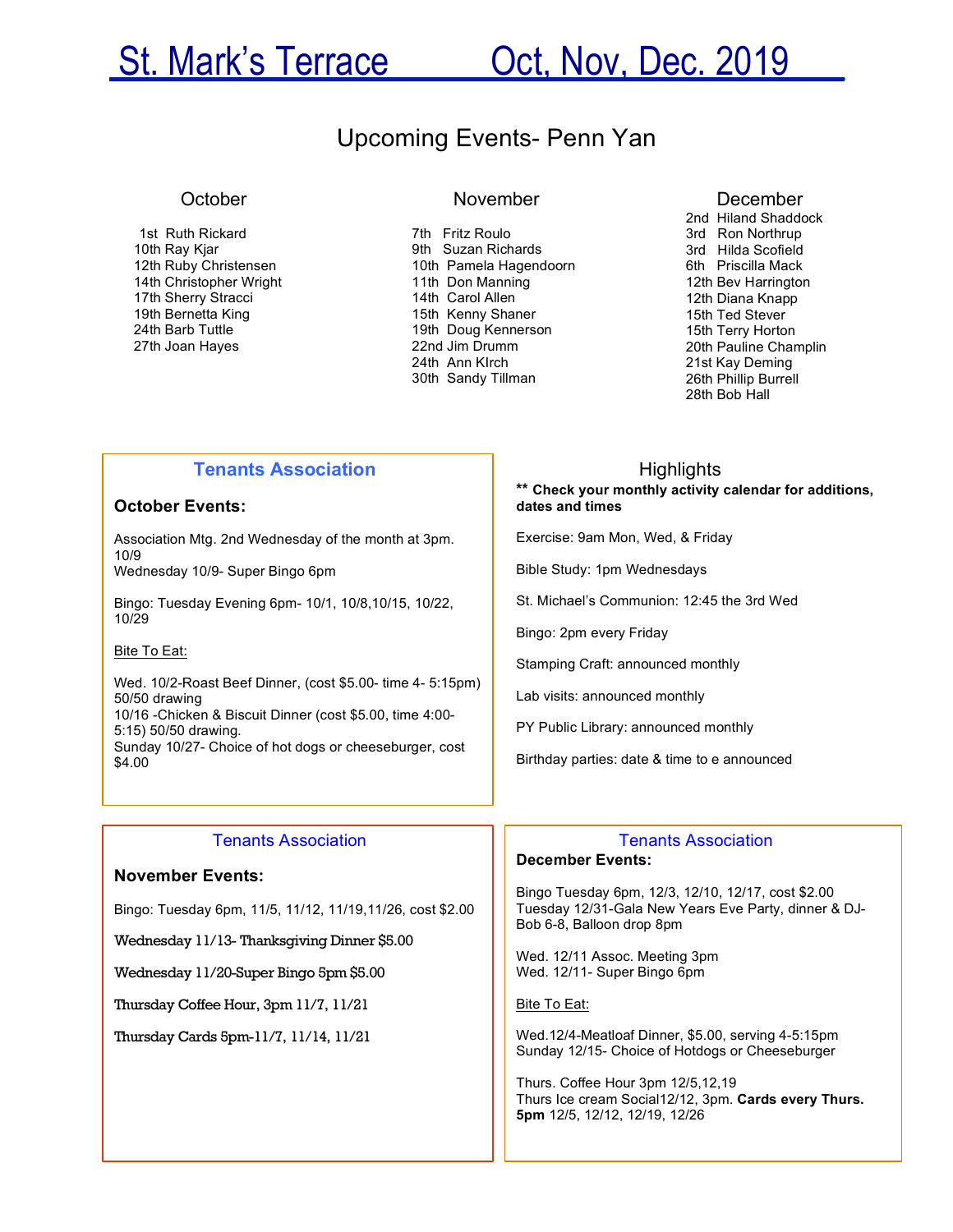# **Dundee News**

### **October November December**

 $5<sup>th</sup>$  Beverly Van Amburg  $21<sup>st</sup>$  George Dyer  $17<sup>th</sup>$  Estina Bronchetti 19<sup>th</sup> Elizabeth Nedwell 26th Nancy Lasser

### **Happenings**:

| <b>BONE BUILDERS</b>  | 9:30AM  | <b>EVERY</b>                       |
|-----------------------|---------|------------------------------------|
|                       |         | WEDNESDAY                          |
| LAB DRAW              | 9:00AM  | $2^{ND}$ & $4^{TH}$                |
|                       |         | TUESDAY                            |
| <b>CHURCH</b>         |         | $1st$ & $3rd$ SUNDAY               |
| <b>SERVICE</b>        | 11:00AM |                                    |
| <b>COMMUNION</b>      | 1:00PM  | 2 <sup>ND</sup> THURSDAY           |
| <b>BINGO</b>          | 1:00PM  | <b>EVERY THURSDAY</b>              |
| OFA SHOPPING          | 1:30PM  | $2^{ND}$ & 4 <sup>th</sup> TUESDAY |
| TRIP                  |         |                                    |
| <b>BIRTHDAY PARTY</b> | 2:00PM  | LAST                               |
|                       |         | WEDNESDAY                          |
| <b>SINGERS</b>        | 7:00PM  | 3 <sup>RD</sup> WEDNESDAY          |
| MAIN ST. BAND         | 7:00PM  | $1ST$ & $4TH$ WED                  |

- **Hair Appointments** –Offered Thursdays between 8:00AM-12: 30PM; Appointments can be scheduled in the office
- **OFA Shopping Trip**  Includes stops at Watkins Glen Wal-Mart and Tops; if interested sign up on the bulletin board downstairs
- **OFA Food Pantry Trip** Offered the 4<sup>th</sup> Thursday of the month. The bus departs at 10:45am. If interested sign up on the bulletin board downstairs

**A HUGE THANK YOU to all the residents that attended the United Health Care ice cream social and informational meeting.**

**A HUGE THANK YOU to the kids from Dundee Central School that came and shared some of their songs from their musical.**

**A HUGE THANK YOU to the Bruce and Bud Band for taking some time to sing and play their instruments for the residents.**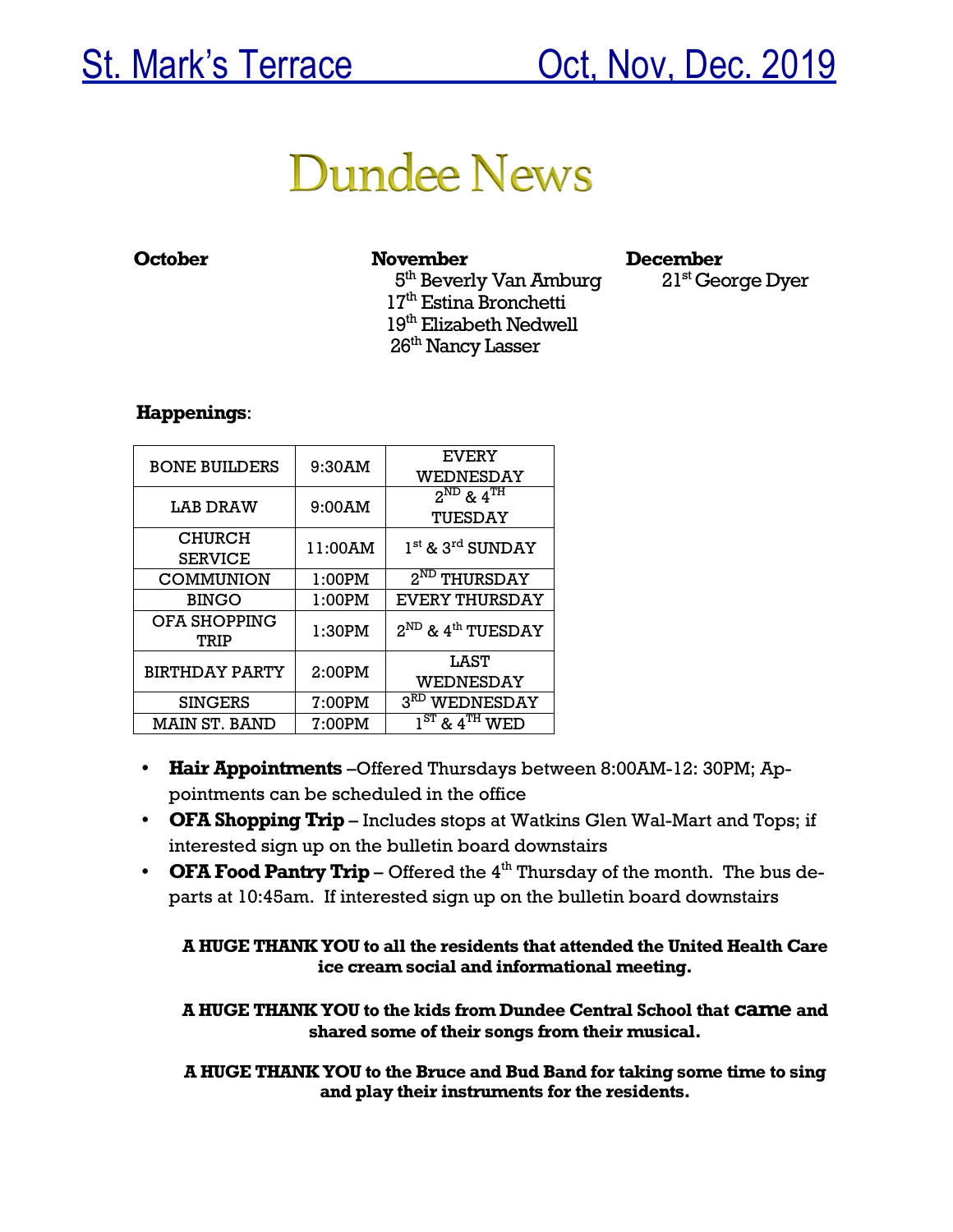# Resident Spotlight



Meet Liesje Deal, a good-hearted lady that gets satisfaction by helping others. She was born in the Netherlands in 1933. During her childhood there was a war that caused some hardship for her family of ten. Her dad owned a farm that was taken over by Germans. They made it into an air base. This separated her from some of her siblings. Liesje and some of her family stayed at a theatre in their hometown that was owned by friends.

Liesje met her first husband at a Hotel he was staying at where her sister was working. He was an Air Force Sergeant, there to do training for the National Guard. They were married in the Netherlands in1953, she was 19 years old. In 1954 they came to the US. They had a good life together and did a lot of traveling. (Hawaii, Memphis Tennessee, Arizona). They had two sons. One graduated from Notre Dame and one lives in Albuquerque New Mexico, working in irrigation.

Liesje's husband retired from the service, they bought a home in Waterloo and he worked at Harris Tech Company till he passed away. Liesje worked at Sylvania till the company moved to Ohio. After that she worked at a Bridal Boutique in Seneca Falls.

She met her second husband Lloyd, who was the manager at Super Duper where she was also hired to work. Leisje's family all visited her in New York except her dad that was fearful of flying. Her and Lloyd had a daughter Krisjie who is now a designer at Makensie Childs in Aurora NY. Leisje and Lloyd owned a chain of grocery stores. Lloyd became ill and they had to file for bankruptcy.

With Lloyd's health starting to fail, they moved into St. Mark's Terrace. Her stepson lives in the house they had in Bath NY. He works at Corning Inc. Lloyd passed away this year. He was always happy and friendly to everyone.

Liesje's hobbies are crocheting, knitting, making quilts and painting. She stated, " it's not about the destiny, it's about the journey in life".